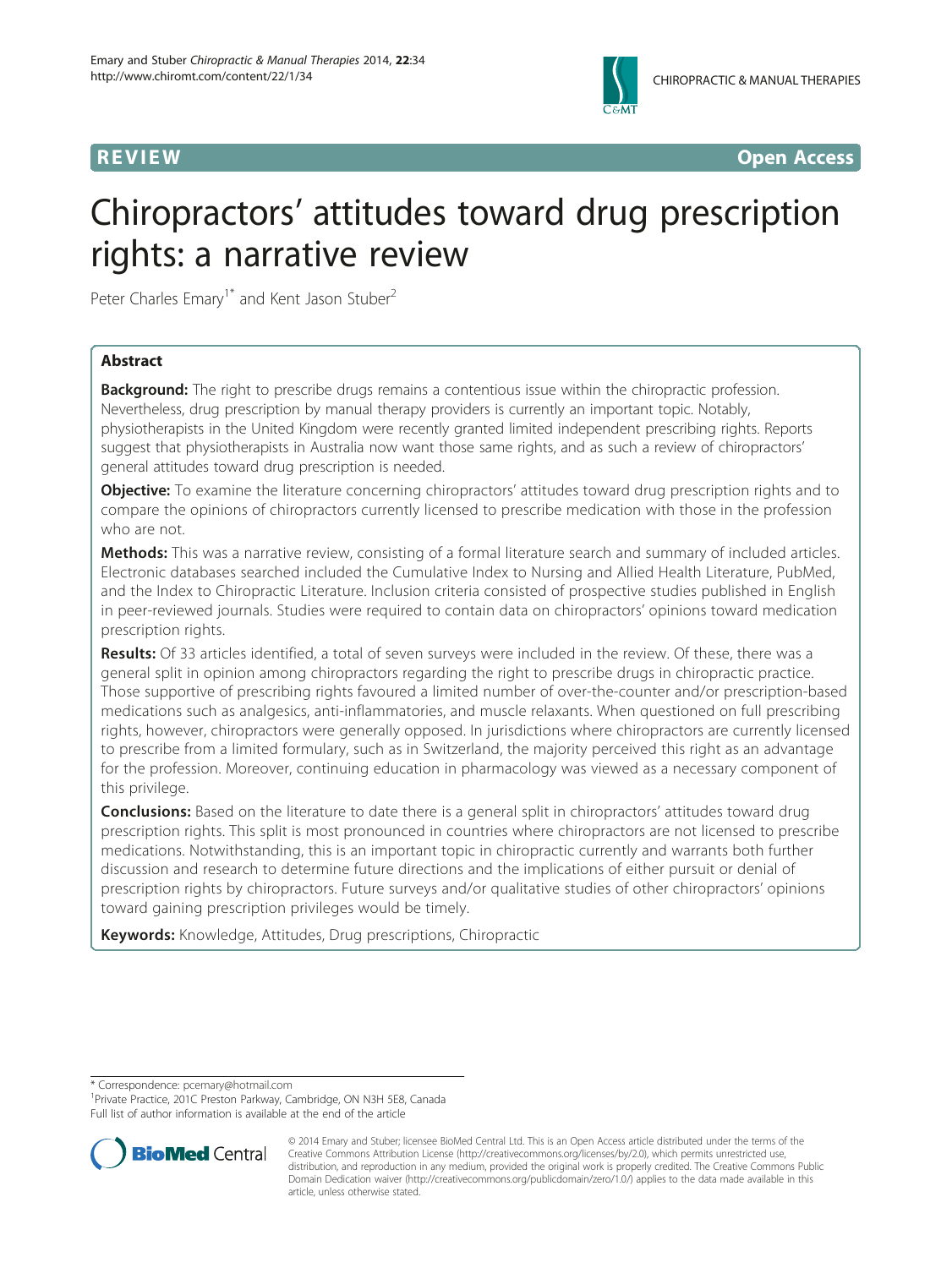# <span id="page-1-0"></span>Introduction

Throughout most of its nearly 120-year history the chiropractic profession has presented itself as a drugless, non-surgical healing profession. Since 1999, the World Federation of Chiropractic (WFC) has maintained the following policy statement on the use of prescription drugs: "…for reasons of chiropractic principle, patient welfare and interdisciplinary cooperation the practice of chiropractic does not include the use of prescription drugs, and chiropractic patients who may benefit from prescription drugs should be referred, where appropriate, to a medical doctor or other suitably qualified health care practitioner" [[1\]](#page-7-0). From the WFC 'Consultation on Identity' survey in 2004, positioning of the profession as 'non-drug, non-surgical health care' was viewed by chiropractors worldwide as integral to how the profession should be perceived by the general public [[2\]](#page-7-0). Regardless, contention over the right to prescribe drugs in chiropractic has existed in some countries for decades [[3](#page-7-0)-[14](#page-7-0)].

In or about 1989, four chiropractic-licensing boards in the United States (including Illinois, Florida, Vermont, and Texas) were actively lobbying for drug prescription rights [\[3](#page-7-0)]. In response to concerned members who had defected to the International Chiropractors Association (ICA), the American Chiropractic Association (ACA) set out to clarify its position on pharmaceuticals in chiropractic practice [[4\]](#page-7-0). At their June 1989 national convention, the ACA delegates voted "decisively" to insert the following passage into their 'Master Plan': "Chiropractic is a drug-free, non-surgical science and, as much, does not include pharmaceuticals or incisive surgery" [[4](#page-7-0)]. However, the ACA would not promote legislation to prohibit chiropractic state laws from including drug prescription within their respective scopes of practice [[3,4\]](#page-7-0). As a consequence, the profession was further polarized on this issue in the United States [[3-9\]](#page-7-0). Numerous commentaries on this topic have appeared in the peer-reviewed literature, both in favour of [[10-14\]](#page-7-0) and against [[3](#page-7-0)-[10](#page-7-0)] the prescription of drugs by chiropractors.

Currently, there are only two jurisdictions in the world where drug prescription has been incorporated into the scope of chiropractic practice. Since 1995 chiropractors in Switzerland have been licensed to prescribe from a limited formulary of over-the-counter (OTC) non-steroidal anti-inflammatory drugs (NSAIDs) and analgesics [[15,16\]](#page-7-0), while chiropractors in New Mexico, USA gained similar privileges in 2009 [\[17\]](#page-7-0) (Table 1). Recently, other health care professions have also been gaining prescriptive rights. In a landmark ruling on July 24, 2012 (after nearly a decade of campaigning), physiotherapists in the United Kingdom were granted limited independent prescribing rights [\[18](#page-7-0)]. They joined the

| Table 1 Chiropractic formularies in Switzerland [16] and |  |  |
|----------------------------------------------------------|--|--|
| New Mexico, USA [17]                                     |  |  |

| <b>Switzerland</b> | <b>New Mexico, USA</b>                                               |
|--------------------|----------------------------------------------------------------------|
| Analgesics         | Hormones for topical, sublingual, oral use                           |
| • acetaminophen    | • estradiol                                                          |
| $\cdot$ becetamol  | · progesterone                                                       |
| $\cdot$ ben-u-ron  | • testosterone                                                       |
| · dafalgan         | • desiccated thyroid                                                 |
| · dolprone 500     | Muscle relaxers; cyclobenzaprine                                     |
| · minalgin         | NSAIDs - prescription strength                                       |
| • Novalgin         | • ibuprofen                                                          |
| • treuphadol       | · naproxen                                                           |
| <b>NSAIDs</b>      | Prescription medications for topical use                             |
| · aspirin          | • NMDC Ca <sup>2</sup> dextromethorphan                              |
| · ibuprofen        | · NSAIDs (ketoprofen, piroxicam,<br>naproxen, ibuprofen, diclofenac) |
| • naproxen         | · muscle relaxants; cyclobenzaprine                                  |
| $\cdot$ diclofenac | · sodium channel antagonist; lidocaine                               |
| • piroxicam        |                                                                      |
| · indomethacin     | Homeopathics requiring prescription                                  |
|                    | Other substances by injection                                        |
|                    | • sterile water                                                      |
|                    | • sterile saline                                                     |
|                    | · sarapin or its generic                                             |
|                    | · caffeine                                                           |
|                    | • procaine HCL                                                       |
|                    | • epinephrine                                                        |
|                    | • homeopathic for injection                                          |
|                    | Glutathione for inhalation                                           |

nursing, pharmacy, optometry, and podiatry professions who have been given similar privileges. It appears that Australian physiotherapists may also wish to expand their scopes of practice to include drug prescription rights as well [[19\]](#page-7-0).

The purpose of this review is to examine the literature regarding chiropractors' attitudes toward the inclusion of drug prescription rights in the chiropractic scope of practice. This review also seeks to compare the opinions of chiropractors currently licensed to prescribe medication with those in the profession who are not. The results of this study are important as they may have implications regarding future research and policy discussion relating to this topic. For the purposes of this review, drugs or medicines are defined as prescription and/or OTC pharmaceuticals, and do not include vitamins, minerals, or other nutritional supplements or homeopathic remedies.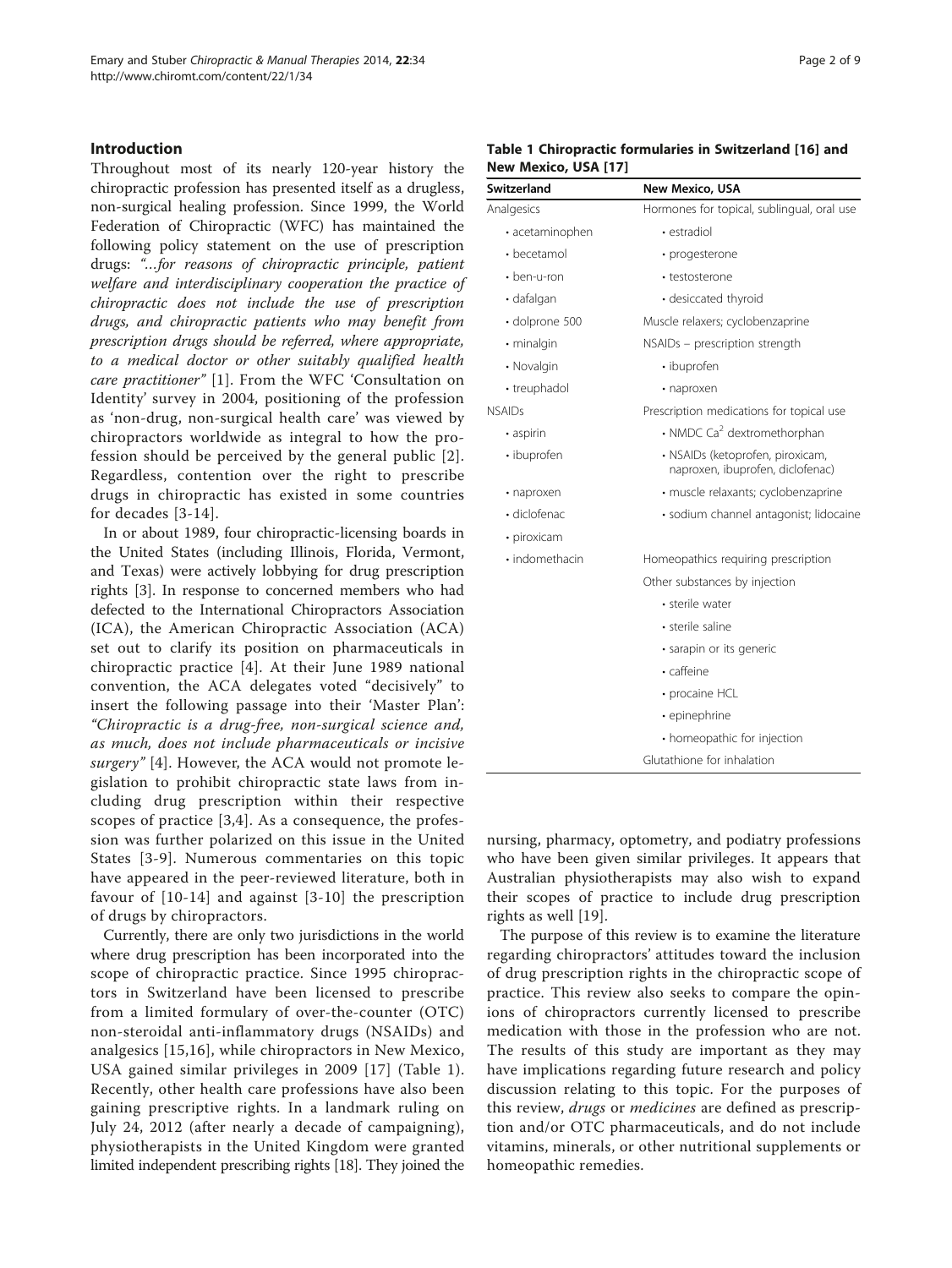### Review

# Methods

A search was conducted of the Cumulative Index to Nursing and Allied Health Literature (CINAHL), PubMed, and the Index to Chiropractic Literature (ICL) databases, without time limits to October 19, 2013. The searches were limited to human studies published in English in peer-reviewed journals. In all three databases, the truncated word 'chiropract\*' was combined using the Boolean operator, 'AND' with a variety of medical subject headings (MeSH) and text words relevant to the topic (see [Appendix 1](#page-7-0) for the complete search strategy). 'Switzerland' and 'New Mexico', the two jurisdictions where chiropractors are currently licensed to prescribe medication, were also used as key words in the database searches. Reference searching of any retrieved articles was undertaken, as was personal contact with authors known to have expertise on this subject to determine if they were aware of potentially relevant references.

To select potentially relevant papers, the retrieved citation titles were scanned, followed by a review of their abstracts. Full manuscripts of those that appeared to meet the review criteria were then retrieved for further analysis. The inclusion and exclusion criteria for this review are displayed in Table 2.

#### Appraisal methods

As this was a narrative review, included articles were not evaluated for their quality. However, data was extracted and presented in tabular form. The categories depicted included study location, survey method, number of respondents and response rate, percentage in favour of prescription rights, and percentage opposed to prescription rights. Data pertaining to chiropractic prescribing rights in Switzerland was presented in a separate table, with the last category consisting of attitudes toward existing prescription rights and its application in practice.

|  |  | Table 2 Inclusion and exclusion criteria |  |
|--|--|------------------------------------------|--|
|  |  |                                          |  |

| Inclusion criteria                                                                                   | <b>Exclusion criteria</b>                                                                                       |  |  |
|------------------------------------------------------------------------------------------------------|-----------------------------------------------------------------------------------------------------------------|--|--|
| • Articles of any type of<br>prospective research design,                                            | • Articles published in trade<br>magazines,                                                                     |  |  |
| • Articles published in English,                                                                     | • Letters to the Editor,<br>Commentaries.                                                                       |  |  |
| • Articles published in a<br>peer-reviewed journal, and                                              | • Articles not published in<br>English, and/or                                                                  |  |  |
| • Articles that contain data on<br>chiropractors' opinions toward<br>medication prescription rights. | • Articles not specific to the<br>topic of chiropractors'<br>opinions toward medication<br>prescription rights. |  |  |

### Synthesis of the results

As this was a narrative review, the results were not to be synthesized.

# Results

# Search results

Thirty-three potential articles were identified through the literature searches and retrieved for full paper review. Twenty-two of these articles were identified from literature searches, eight from reference searching, two from secondary searching of unpublished literature, and one from personal contact with authors known to have expertise in this area.

### Included articles

A total of seven articles, all surveys, were deemed includable in the review [\[15](#page-7-0),[20-25](#page-7-0)]. Reasons for exclusion of the 26 excluded papers are presented in Table 3, and a summary of the included non-Swiss and Swiss articles is presented in Tables [4](#page-3-0) and [5](#page-4-0), respectively.

### Main outcomes

Based on the literature to date there is a general split in opinion among chiropractors regarding the right to prescribe drugs in chiropractic practice. This split in opinion is most pronounced in countries where chiropractors are not currently licensed to prescribe medications (Table [4](#page-3-0)). For instance, in a 1990 survey involving members of the Federal Branch of the Australian Chiropractors' Association [[20](#page-7-0)], 42% of respondents felt that prescription drugs should "never" be used in chiropractic practice. This was compared to 58% who believed that prescription drugs should "frequently" (2%), "sometimes" (31%), or at least "rarely" (25%) be used. In 1997, Jacobson and Gemmell [[21\]](#page-7-0) conducted a survey of all registered chiropractors in Oklahoma, USA. Out of 304 total respondents, 54% felt that chiropractors should have the right to prescribe prescription drugs. Similarly, McDonald et al. [\[23\]](#page-7-0) surveyed chiropractors from various North American regions and found that 54.3% of respondents felt they should be permitted to write OTC prescriptions, while a nearly equal number (51.2%) were opposed to prescription-based musculoskeletal medicines (e.g. muscle relaxants). In the United Kingdom, Wilson [[22\]](#page-7-0) and Pollentier and

| Table 3 Reasons for excluding papers from this review |  |  |  |
|-------------------------------------------------------|--|--|--|
|-------------------------------------------------------|--|--|--|

| Reason                                                                          | Reference       |  |
|---------------------------------------------------------------------------------|-----------------|--|
| Commentary from a trade magazine                                                | $[26-29]$       |  |
| Not about chiropractors' attitudes toward<br>prescribing rights in chiropractic | $[11, 30 - 36]$ |  |
| Commentary from a peer-reviewed publication                                     | $[3-10]$        |  |
| Letter to the Editor                                                            | $[12 - 14]$     |  |
| Not published in a peer-reviewed journal                                        | [2,37,38]       |  |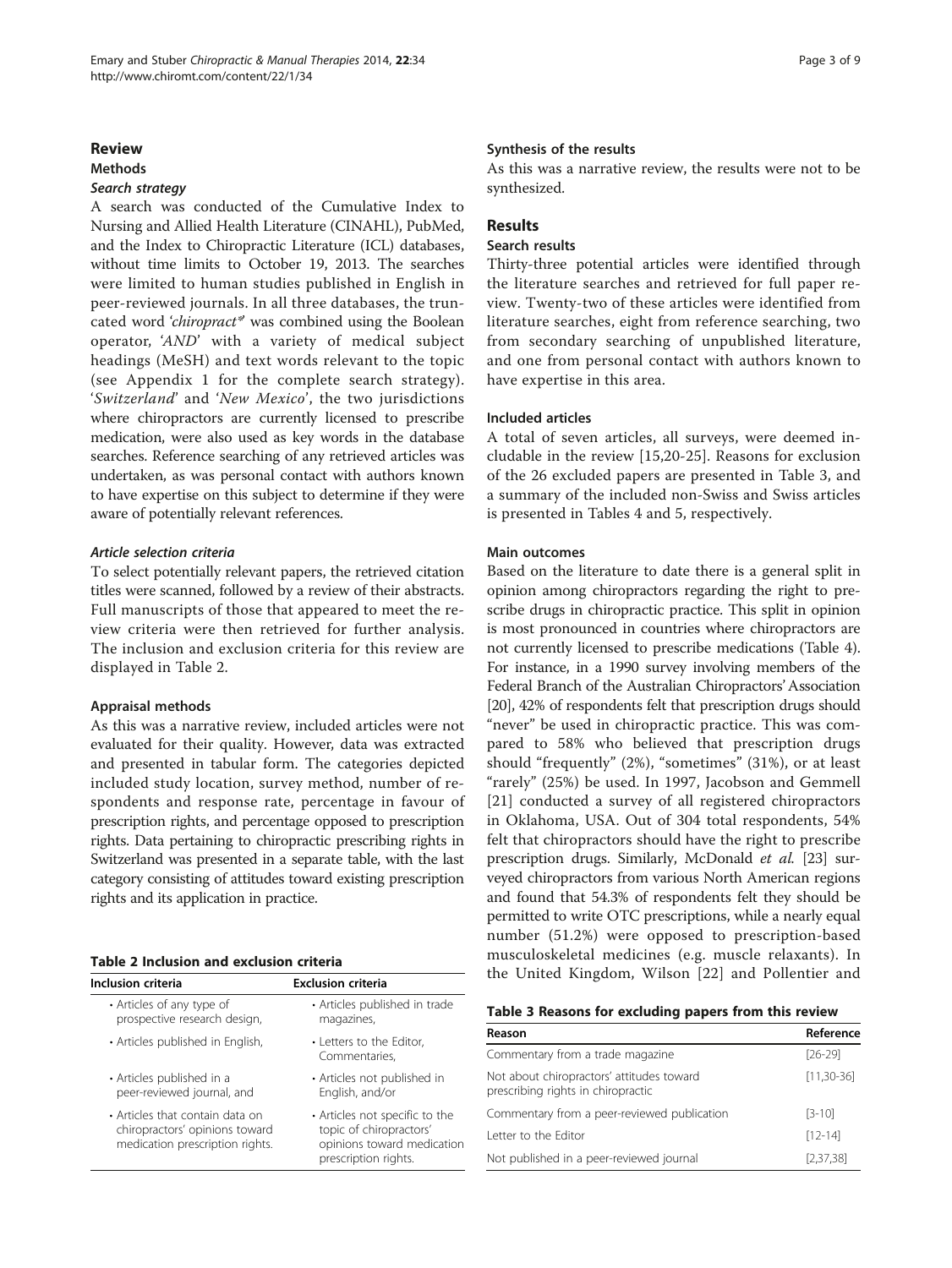| First author, Location<br>year of<br>publication |                                          | Survey<br>method | Number of<br>respondents and<br>response rate (%)                                                                                                                                      | Percentage in favour of prescription<br>rights                                                                                                                                                | Percentange opposed to<br>prescription rights                                                                                 |
|--------------------------------------------------|------------------------------------------|------------------|----------------------------------------------------------------------------------------------------------------------------------------------------------------------------------------|-----------------------------------------------------------------------------------------------------------------------------------------------------------------------------------------------|-------------------------------------------------------------------------------------------------------------------------------|
| Jamison<br>$[20]$ , 1991                         | Australia                                | Postal           | 339 respondents,<br>20% response rate                                                                                                                                                  | • 2% of respondents felt that prescription<br>drugs should "frequently" be used in<br>chiropractic practice, 31% indicated<br>"sometimes," and 25% indicated these<br>should be used "rarely" | • 42% of respondents felt that<br>prescription drugs should "never"<br>be used in chiropractic practice                       |
|                                                  |                                          |                  |                                                                                                                                                                                        | · Of those supportive of drugs, 84%<br>favoured NSAIDs, 80% favoured analgesics,<br>and 74% favoured muscle relaxants                                                                         | • 13% indicated that they "never"<br>advise acute patients to take<br>analgesics                                              |
|                                                  |                                          |                  | · 59% of all respondents indicated that<br>they advise acute patients to take<br>analgesics "always," "usually," or<br>"sometimes," while an additional 28% do<br>so at least "rarely" | • 27% indicated that they "never"<br>suggest acute patients take NSAIDs<br>(while the remaining 7% of<br>respondents queried the meaning<br>of the abbreviation 'NSAIDs')                     |                                                                                                                               |
|                                                  |                                          |                  | · 42% of all respondents indicated that<br>they suggest acute patients take NSAIDs<br>"always," "usually," or "sometimes," while<br>an additional 24% do so at least "rarely"          | • Of those supportive of drugs,<br>65% were opposed to chiropractors<br>prescribing antibiotics, 71% to<br>steroids, and 74% to anti-hypertensive<br>prescription by chiropractors            |                                                                                                                               |
| Jacobson<br>$[21]$ , 1999                        | Oklahoma, USA Postal                     |                  | 304 respondents,<br>49% response rate                                                                                                                                                  | · 54% favoured prescription rights for<br>chiropractors                                                                                                                                       | • 28% of respondents "never"<br>recommended OTC drugs to patients<br>in their chiropractic practice                           |
|                                                  |                                          |                  |                                                                                                                                                                                        | · 13% of respondents "often" recommended<br>OTC drugs to patients in their chiropractic<br>practice, 26% did so "sometimes," and 33%<br>recommended OTC drugs at least "seldomly"             |                                                                                                                               |
| Wilson<br>$[22]$ , 2003                          | United<br>Kingdom                        | Postal           | 816 respondents,<br>58% response rate                                                                                                                                                  | • 36% of respondents felt that chiropractors<br>should be allowed to prescribe medications<br>on a restricted basis (e.g. mild analgesics,<br>NSAIDs, and muscle relaxants)                   | • Data not reported                                                                                                           |
| McDonald<br>$[23]$ , 2004                        | North America<br>wide - random<br>sample | Postal           | 687 respondents,<br>63% response rate                                                                                                                                                  | · 54% favoured chiropractors writing OTC<br>drug prescriptions                                                                                                                                | · 51% were opposed to chiropractors<br>writing prescriptions for musculoskeletal<br>medicines (e.g. muscle relaxants)         |
|                                                  |                                          |                  |                                                                                                                                                                                        |                                                                                                                                                                                               | · 89% were opposed to chiropractors<br>writing prescriptions for any and all<br>medicines, including controlled<br>substances |
| Pollentier<br>$[24]$ , 2007                      | United<br>Kingdom –<br>random sample     | Postal           | 263 respondents,<br>54% response rate                                                                                                                                                  | · 28% of respondents felt it would be<br>beneficial if chiropractors were allowed<br>to prescribe medication on a restricted<br>basis (e.g. mild analgesics, NSAIDs, and<br>muscle relaxants) | · 59% felt that limited prescription<br>rights would not be beneficial                                                        |

# <span id="page-3-0"></span>Table 4 Summary of non-Swiss studies reviewed

Langworthy [[24](#page-7-0)] found that 36% and 28% of respondents, respectively, were in support of chiropractors prescribing medications on a restricted basis (e.g. mild analgesics, NSAIDs, and muscle relaxants). However, Pollentier and Langworthy found that 59% of their respondents did not consider this proposition to be beneficial [\[24\]](#page-7-0). Therefore based on those surveyed, chiropractors in Australia, North America, and the United Kingdom appear to be divided in their attitudes toward drug prescription rights.

Conversely, the general attitude of chiropractors who are already licensed to prescribe medications is much different (Table [5](#page-4-0)). Since 1995, chiropractors in Switzerland have been able to prescribe from a limited formulary of OTC drugs and topical medications (see Table [1\)](#page-1-0). In 1999,

Robert [\[15\]](#page-7-0) undertook a survey of all Swiss chiropractors to assess their general attitude towards this limited privilege, as well as the possibility of extending it to include some prescription-based medicines. Of 126 respondents, 61% indicated that they prescribed OTC medications (i.e. analgesics and NSAIDs) to their patients; and 82% considered these limited privileges an advantage for the chiropractic profession in Switzerland. Moreover, 76% wanted these privileges extended to include some prescription-based analgesic and muscle relaxant medications. In 2010, Wangler et al. [\[25\]](#page-7-0) conducted a survey of all chiropractors in Berne, Switzerland. Similar to the Robert [[15\]](#page-7-0) survey, the majority of respondents (72%) agreed that the ability to prescribe OTC analgesic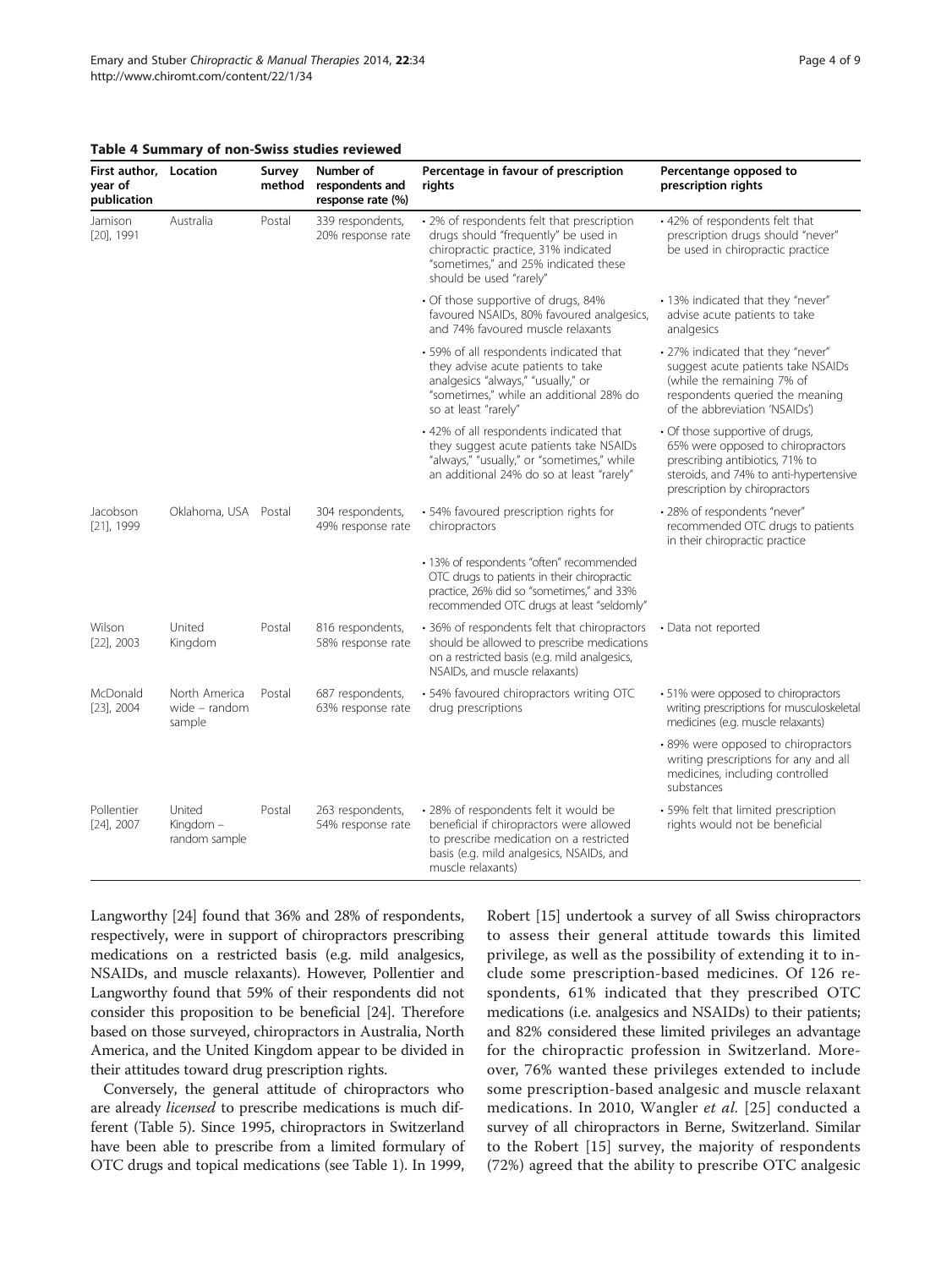<span id="page-4-0"></span>Table 5 Summary of Swiss studies reviewed

| First author, year<br>of publication | Location                     | Survey<br>method | Number of respondents<br>and response rate (%) | Attitudes toward existing drug prescription rights and its application<br>in practice                                                                                          |
|--------------------------------------|------------------------------|------------------|------------------------------------------------|--------------------------------------------------------------------------------------------------------------------------------------------------------------------------------|
| Robert [15], 2003                    | Switzerland                  | Postal           | 126 respondents,<br>51% response rate          | • 61% of respondents prescribe OTC medications (i.e. analgesics and NSAIDs)<br>to their patients                                                                               |
|                                      |                              |                  |                                                | .82% consider these limited prescribing rights a privilege for the chiropractic<br>profession in Switzerland                                                                   |
|                                      |                              |                  |                                                | •76% would like this privilege extended to include some prescription-based<br>analgesic and muscle relaxant medications                                                        |
| Wangler [25], 2010                   | Switzerland,<br>Berne canton | E-mail           | 36 respondents,<br>77% response rate           | •72% of respondents agreed that the ability to prescribe OTC analgesic and<br>anti-inflammatory medications was an advantage for the chiropractic<br>profession in Switzerland |
|                                      |                              |                  |                                                | • 58% would like this privilege extended to include some additional<br>prescription-based NSAIDs, muscle relaxants, and analgesics                                             |
|                                      |                              |                  |                                                | • 41% perceived medication as a necessary component of treatment (e.g. to<br>help patients who cannot sleep because of pain and to speed up recovery)                          |
|                                      |                              |                  |                                                | • 91% agreed that continuing education in pharmacology was necessary                                                                                                           |

and anti-inflammatory medications was an advantage for chiropractors in Switzerland, while 58% also wanted this privilege extended to include some additional prescriptionbased NSAIDs, muscle relaxants, and analgesics. Fewer respondents (41%) perceived medication as a necessary component of chiropractic treatment, mainly using them to help patients who cannot sleep because of pain and/or to help speed up recovery. Finally, a large majority (91%) agreed that continuing education in pharmacology was a necessary component to the privilege of drug prescription in chiropractic. Overall the general attitude of chiropractors surveyed in Switzerland appears to be more favourable towards drug prescription when compared to chiropractors surveyed in other regions.

The results of three of the surveys indicate that among chiropractors who are supportive of prescribing rights, a limited number of OTC and/or prescription medications are favoured (see Table [4\)](#page-3-0). For example, of Australian chiropractors who were supportive of drug prescription, 84% favoured NSAIDs, 80% analgesics, and 74% muscle relaxants [\[20](#page-7-0)]. This view was also supported by chiropractors in Oklahoma [[21\]](#page-7-0) where more than half (56.7%) of those in favour of prescribing rights indicated that only a select group of drugs such as analgesics, antiinflammatories, and muscle relaxants, should be permitted for prescription by chiropractors. In North America [[23\]](#page-7-0), an overwhelming majority (88.6%) of respondents, whether supportive of drug prescription by chiropractors or not, were opposed to full prescribing rights (i.e. the ability of chiropractors to write prescriptions for any and all medicines, including controlled substances). As such, whether practising in Switzerland or elsewhere, chiropractors with attitudes favourable toward drug prescription surveyed in these regions tend to prefer limited prescribing rights within a musculoskeletal scope of practice.

Two of the surveys from this review detail the use of OTC medications in chiropractic practice (see Table [4](#page-3-0)). In Oklahoma, USA [[21](#page-7-0)], for example, 28% of survey respondents indicated that they "never" recommended non-prescription drugs to their patients. However, 72% admitted that they did so "often" (12.9%), "sometimes" (26.5%) or at least "seldomly" (32.6%). Australian chiropractors' behaviours were similar when it came to the use of OTC medicines [\[20](#page-7-0)]. Thirteen percent of respondents "never" advised acute patients to take analgesics, while 59% did so "always," "usually," or "sometimes," and an additional 28% advised these drugs at least "rarely." Regarding NSAIDs, 27% "never" suggested these to acute patients, while 42% "always," "usually," or "sometimes" did, and an additional 24% suggested NSAIDs at least "rarely." Thus, although chiropractors in these regions appear to be divided in their attitudes toward prescribing rights in general, many often still recommend OTC medications to patients in practice.

# **Discussion**

The main finding of this narrative review was that based on the literature to date there is a general split in chiropractors' opinions regarding drug prescription rights in chiropractic. For instance, from published surveys [[20-24\]](#page-7-0) of chiropractors in Australia, the United States, Canada, Mexico, and the United Kingdom, no more than 58% of respondents were in favour of chiropractic prescribing rights and no less than 42% were opposed. In some of these studies, this split was nearly even [[21](#page-7-0),[23](#page-7-0)]. In Switzerland on the other hand, the majority (72% to 82%) perceived their prescriptive privileges as an advantage for the profession [\[15,25](#page-7-0)], and between 58% and 76% wanted to see these privileges extended to include some additional prescription-based analgesic and muscle relaxant medications. These divided attitudes within the chiropractic profession stand in stark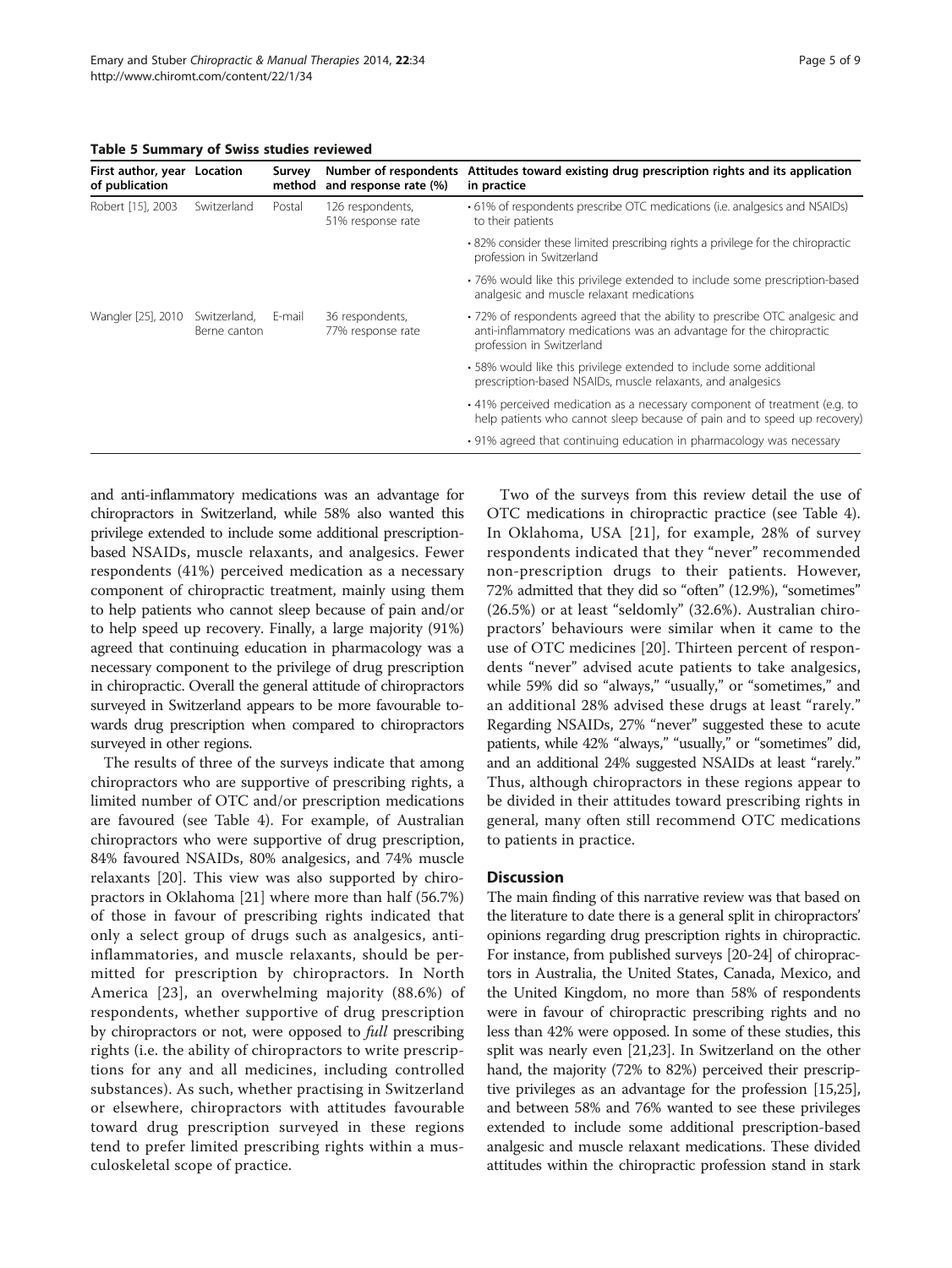contrast to the views of those in other allied health care professions who are unified on this issue [[39](#page-8-0)-[41\]](#page-8-0). To better understand this chiropractic split, therefore, the implications of drug prescription for the profession must first be considered.

There are some concerns that are often mentioned by authors who are against chiropractors gaining access to prescription rights. One of the most pressing concerns is the lack of chiropractic education and training in pharmacology and toxicology [\[7,8,10\]](#page-7-0). In addition, there is concern about the risk of losing chiropractic's distinct professional identity [\[4-9](#page-7-0)]. The first concern is legitimate, in that the basic chiropractic educational curriculum contains only 12 hours of coursework in pharmacology [\[42](#page-8-0)], although the actual number of course hours may vary from educational institution to institution. Nevertheless, further undergraduate and/or post-graduate education and training would be required for those in the profession wishing to prescribe medications. As for chiropractic's identity, many have argued that the profession has always lacked a clear identity, resulting in its failure to establish full cultural authority and respect within mainstream society [[43](#page-8-0)-[45](#page-8-0)]. Some of these same authors [[43](#page-8-0)] have also warned of the U.S. osteopathic experience, where given the option of prescribing drugs and using other more invasive interventions, the role of manipulative therapy has diminished (and nearly vanished) from this profession.

Another issue to consider is that of interprofessional relations. Some have argued that the inclusion of prescription drugs within the chiropractic scope of practice would negatively impact relationships with the medical profession [[46](#page-8-0)]. However, if working as part of a collaborative team this expanded role for chiropractors may be supported by physicians, particularly if limited to treating musculoskeletal conditions [\[30,](#page-7-0)[47](#page-8-0)]. In Switzerland, chiropractors are among one of five government-recognized medical professions (i.e. human medicine, chiropractic medicine, veterinary medicine, dentistry, and pharmacology) [[16,30\]](#page-7-0). Swiss chiropractors have limited prescribing rights and are integrated and accepted by the medical community [\[30](#page-7-0)]. In the United Kingdom, the recent provision of limited prescribing rights to physiotherapists and podiatrists has also been met with support from medical doctors [[18](#page-7-0)].

One important published commentary on this topic was written in 1999 by Australian chiropractor, Dr. Jennifer Jamison [\[10\]](#page-7-0). In the article, Dr. Jamison highlighted both the potential benefits and detriments of drug prescription in chiropractic. On one hand, limited prescribing rights would give chiropractors and their patients more direct access to prescription analgesic and anti-inflammatory medications, allowing for a more complete management approach to patients with musculoskeletal conditions, a statement supported by some evidence [[48,49](#page-8-0)]. Unless restricted to certain medications, these privileges could also

give chiropractors access to antibiotics and other drugs used in treating chronic complaints (e.g. hypertension, anxiety, and depression). Conversely, these same privileges could fundamentally change the focus of chiropractic care from health to disease, increase the burden of practitioner responsibility in terms of recognizing and monitoring drug side effects, and create the need for additional chiropractic undergraduate training and practitioner self-education [\[10](#page-7-0)]. Further implications would include necessary regulatory and legislative changes, consideration of legal and ethical issues, and increases to chiropractic malpractice/liability insurance coverage [\[47](#page-8-0)].

The aforementioned split in opinion over chiropractic prescribing rights could be reflective of differences in philosophical orientation. For example, McDonald et al. [[23\]](#page-7-0) found that out of 647 respondents, 34.3% of North American chiropractors surveyed classified themselves as practising within a "broad" scope of practice (i.e. the often described chiropractic 'mixer'), 19.3% were "focused scope" (or the often described 'straight' chiropractors), and the remaining 46.4% identified themselves somewhere inbetween. Among the broad scope respondents, more than three quarters (77.1%) believed that chiropractors should be permitted to prescribe OTC medications, while only 17.6% of the focused group felt the same way. These philosophical divisions within the chiropractic profession have also been shown by others [[50](#page-8-0)].

The split in opinion over prescribing rights could also possibly be explained by the fact that, at least in the McDonald et al. survey, North American chiropractors as a group were of the opinion that only 39.8% of all pharmaceutical prescriptions filled annually were clinically beneficial [\[23\]](#page-7-0). This type of attitude might again be more reflective of philosophical orientation, versus that of evidence-based practice. Regardless, as suggested by McDonald *et al.* [\[23\]](#page-7-0), the legal right to prescribe certain drugs to patients in chiropractic practice would include the right of un-prescribing these same drugs. For example if given limited prescriptive authority, this would enable chiropractors to advise patients against overuse and over-reliance on medications such as analgesics, NSAIDs, and muscle relaxants [[25,](#page-7-0)[46](#page-8-0)]. Therefore, chiropractors may not all agree on prescribing rights in chiropractic, but perhaps all could unite on the issue of prescribing rights related to counselling patients on medication use?

Another finding of this review was that despite the profession's split over the right to prescribe drugs, many chiropractors often still recommend OTC medications to their patients. For instance, while only 54% of respondent chiropractors in Oklahoma, USA [\[21\]](#page-7-0) were supportive of prescribing rights, 72% indicated that they recommended non-prescription drugs with variable frequency in clinical practice. Similarly, Australian chiropractors [\[20](#page-7-0)] were split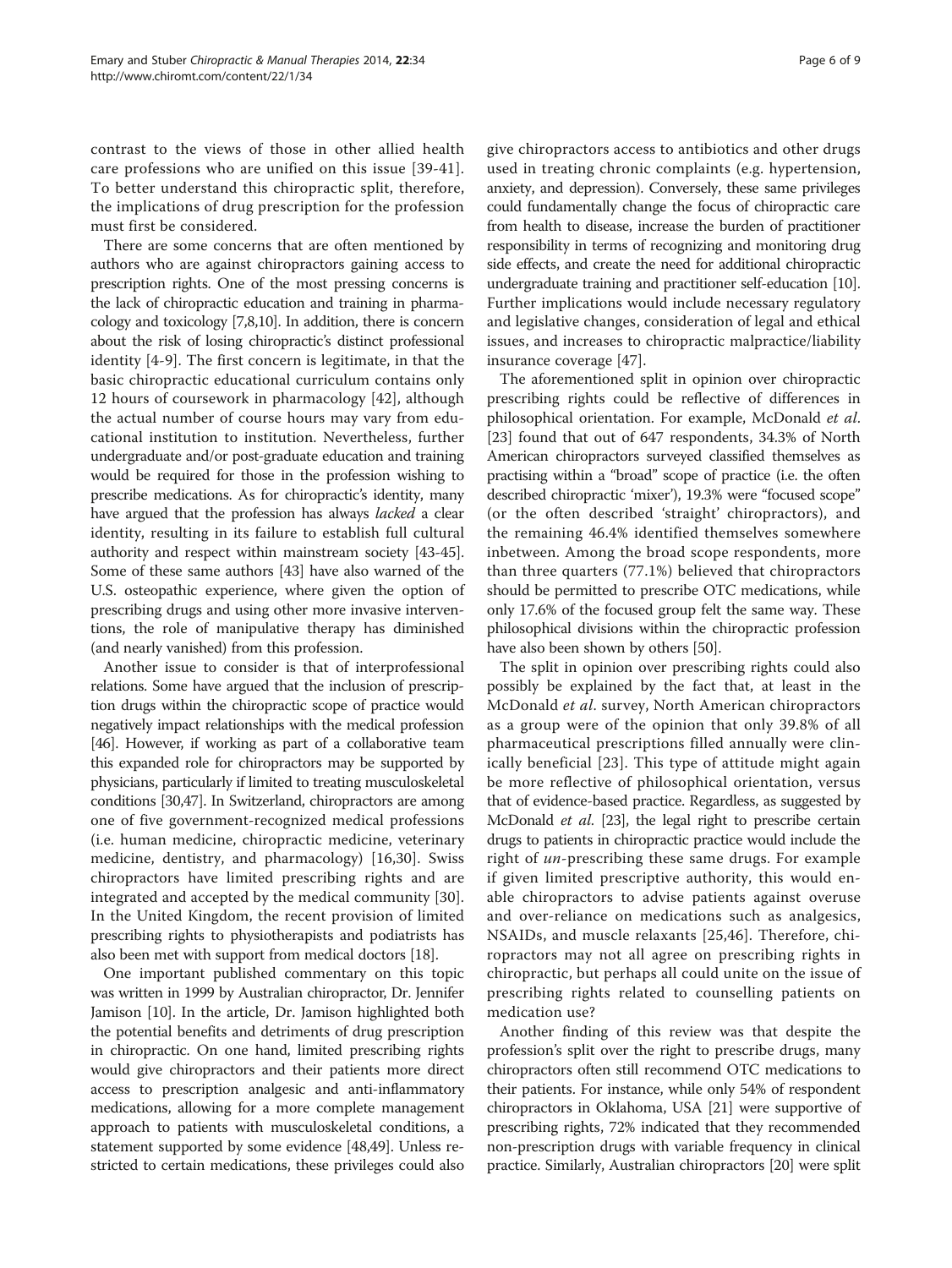over drug use in chiropractic, however 87% and 66% of respondents still advised acute patients to take OTC analgesic and NSAID medications to some extent, respectively. Interestingly, chiropractors in Switzerland are licensed to prescribe OTC medications in practice, yet they appear to do so with less frequency than their international colleagues. For example, when asked how often Swiss chiropractors prescribed analgesics, NSAIDs, and muscle relaxants [\[25\]](#page-7-0), respondents indicated that only 60%, 55.9%, and 21.5% did so, respectively. Similarly, as part of a 2009 'Job Analysis' survey Humphreys et al. [[30](#page-7-0)] asked Swiss chiropractors how often they prescribed pain medication in practice. The majority (70%) indicated that they did so for between 0% and 25% of patients, with an additional 15% prescribing these for 26% to 50% of their patients. Only 2% of Swiss chiropractors prescribed pain medication for 51% to 75% of patients, and none (0%) did so for between 76% and 100% of their patients. Therefore, although Swiss chiropractors are generally more positive in their attitudes toward drug prescription, the majority utilize this privilege on a selective basis with their patients. This reduced usage could possibly be explained by differences in training and continuing education, particularly in pharmacology, that Swiss chiropractors receive [\[25,30](#page-7-0)] when compared to others in the profession [\[42\]](#page-8-0).

Aside from Switzerland, the second jurisdiction worldwide where chiropractors can currently gain licensure to prescribe medications is in New Mexico, USA. Since March 31, 2009, chiropractors certified as 'advanced practice chiropractic physicians' have been eligible to register for limited prescriptive authority through the New Mexico Board of Chiropractic Examiners [\[17\]](#page-7-0). The National University of Health Sciences (in Chicago, Illinois) currently offers a two-year Master of Science degree in 'Advanced Clinical Practice' which, among other courses, offers further training in pharmacology [\[51\]](#page-8-0), allowing chiropractors to apply for 'advanced practice' status in the state of New Mexico, along with the use of its limited formulary (see Table [1](#page-1-0)). Those chiropractors in New Mexico wishing to renew their advanced practice certification must do so annually, completing an additional 10 hours of continuing education over-and-above their required hours for general chiropractic licensure in pharmacology, toxicology, and/or medication administration relevant to the current formulary [\[17\]](#page-7-0). Regarding drug prescription utilization, 146 (or approximately 30%) of the 480 licensed chiropractors currently practising in New Mexico are certified as advanced practice chiropractic physicians [[52](#page-8-0)].

In Switzerland, there is also general support for expanding the current chiropractic formulary to include additional prescription-based analgesics (e.g. opioids) and muscle relaxants. In fact, the Swiss Chiropractic Association has recently put forth a proposal to the Swiss government, requesting this expansion; and it has been successful

[[53](#page-8-0)]. In New Mexico, chiropractors have similarly made attempts at expanding their current formulary (to include additional prescription drugs, as well as drugs to be administered by injection), but without success in large part due to opposition from the ICA [[54](#page-8-0)]. This push for expanded prescribing rights in New Mexico appears to be motivated by a desire to train advanced practice chiropractors to operate as 'primary care physicians', particularly in rural areas where there is a current shortage of general medical physicians [[36](#page-8-0)].

Concerning the issue of full prescribing rights, however, evidence from the reviewed literature suggests that chiropractors are generally opposed [[20](#page-7-0),[21](#page-7-0),[23\]](#page-7-0). In the Jamison survey [[20](#page-7-0)], for example, of the Australian chiropractors who were supportive of drugs (i.e. NSAIDs, analgesics, and muscle relaxants) there was almost equal opposition to the use of medications for non-musculoskeletal conditions; indeed, 65% were opposed to chiropractors prescribing antibiotics, 71% were opposed to steroid prescription, and 74% were opposed to anti-hypertensive prescription by chiropractors. Similarly in North America [[23](#page-7-0)], despite a near even split on attitudes toward limited prescribing rights, a large majority (88.6%) of respondents were opposed to chiropractors having full prescribing rights (i.e. the ability to write prescriptions for any and all medicines). As such, previous attempts at expanding the New Mexico chiropractic scope of practice to beyond a limited number of medications [\[36,54](#page-8-0)], appears to be contrary to the general attitude of many others in the profession.

# Limitations

This review has several limitations. First, the literature search was limited to three databases, included only articles written in English, and excluded non-peer reviewed and/or non-scholarly publications such as those from trade magazines. Therefore, other pertinent articles or commentaries on the topic of drug prescription in chiropractic may have been omitted. Second, all of the seven papers included in this review were surveys. However, this study sought information about chiropractors' general attitudes and opinions regarding drug prescription in chiropractic, and as such inclusion of this study design was appropriate. Third, several of the surveys reviewed were limited by low response rates [[15,20-24](#page-7-0)]. Moreover, none of the authors from these surveys compared respondents with non-respondents. As such, if there were systematic differences as opposed to chance differences between respondent and non-respondent chiropractors surveyed in a given region, the results obtained would not be generalizable to the entire population of chiropractors in that region [\[55\]](#page-8-0). Therefore outside of Berne, Switzerland, the general attitude of chiropractors toward drug prescription in chiropractic remains somewhat in question. Because of this, further surveys and/or qualitative research studies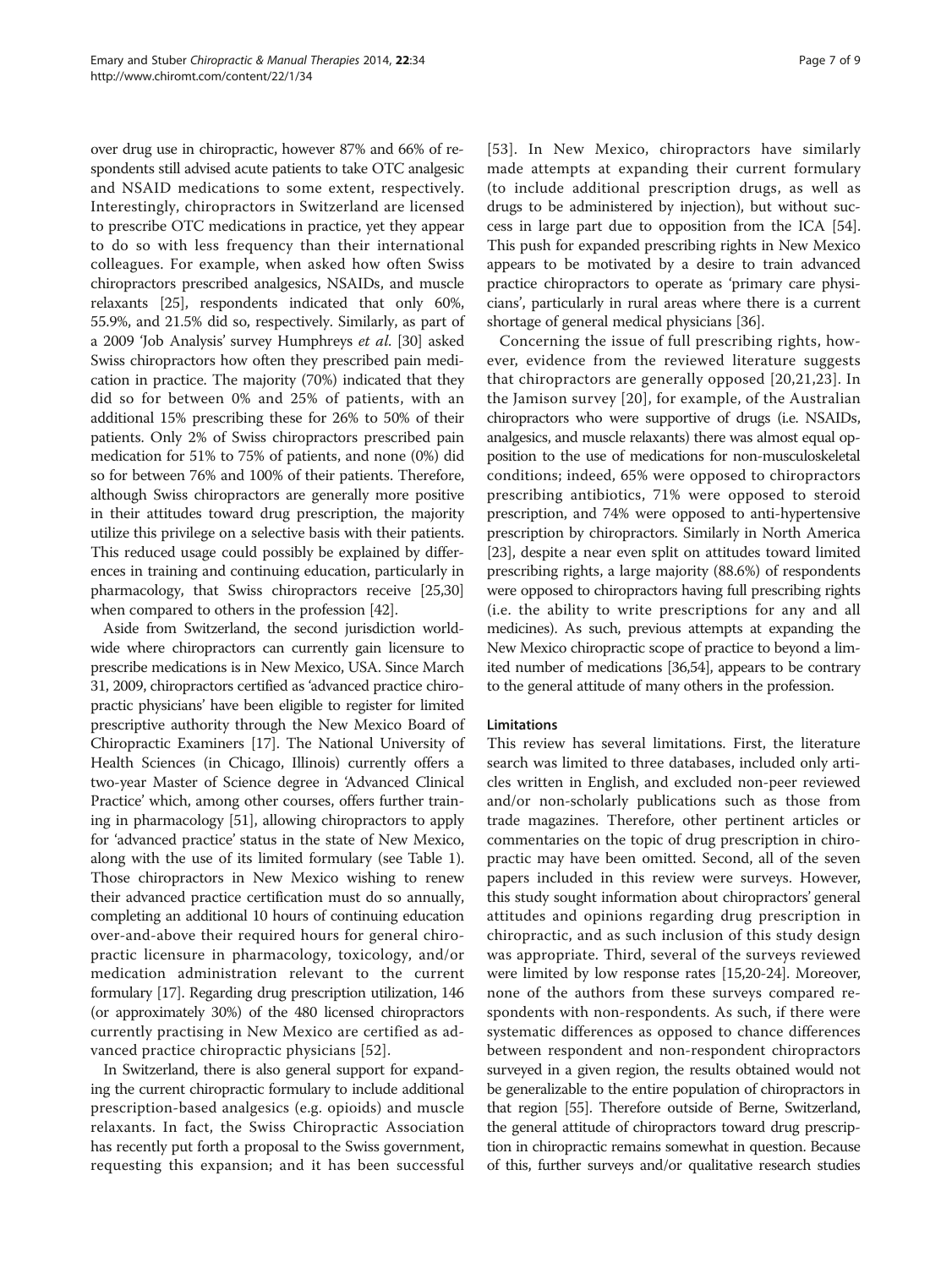<span id="page-7-0"></span>are warranted in order to clarify the general attitude of chiropractors toward drug prescription in chiropractic both locally and internationally. In future surveys, non-response bias should be investigated, particularly if response rates obtained from these surveyed populations are low. Finally, when compared to other research designs (e.g. systematic reviews), narrative reviews of the literature are more susceptible to bias [\[56\]](#page-8-0).

# Conclusions

This review identified seven surveys pertinent to the topic of chiropractors' attitudes toward drug prescription in chiropractic published in the peer-reviewed literature. Of these, there was a general split in opinion concerning the right to prescribe medications. In jurisdictions where chiropractors are currently licensed to prescribe a limited number of medications, such as in Switzerland, the majority perceived this right as an advantage for the profession. Moreover, continuing education in pharmacology was viewed as a necessary component of this privilege. Future surveys and/or qualitative studies of chiropractors' attitudes toward gaining similar privileges would be timely.

# Appendix 1. Literature search terms Search terms

- chiropract\* + drug prescription
- chiropract\* + medication prescription
- chiropract\* + prescribing rights
- chiropract\* + limited prescribing rights
- chiropract\* + prescription writing
- chiropract\* + pharmaceuticals
- chiropract\* + prescriptions
- chiropract\* + drugs
- chiropract\* + non-prescription drugs
- chiropract\* + over-the-counter medications
- chiropract\* + Switzerland
- chiropract\* + New Mexico

#### Abbreviations

ACA: American chiropractic association; CINAHL: Cumulative index to nursing and allied health literature; ICA: International chiropractors association; ICL: Index to chiropractic literature; MeSH: Medical subject heading; NSAIDs: Non-steroidal anti-inflammatory drugs; OTC: Over the counter; US: United States; USA: United States of America; WFC: World federation of chiropractic.

#### Competing interests

The authors declare that they have no competing interests.

#### Authors' contributions

PCE performed the literature search and drafted the initial manuscript. KJS and PCE each reviewed the literature. Both authors also drafted, revised, and approved the final manuscript.

#### Author details

<sup>1</sup> Private Practice, 201C Preston Parkway, Cambridge, ON N3H 5E8, Canada. 2 Division of Graduate Education and Research, Canadian Memorial Chiropractic College, 6100 Leslie Street, Toronto, ON M2H 3 J1, Canada.

Received: 31 December 2013 Accepted: 13 September 2014 Published online: 24 September 2014

#### References

- 1. World Federation of Chiropractic: WFC policy statement: use of prescription drugs. [\[http://www.wfc.org/website/docs/992003143539.PDF\]](http://www.wfc.org/website/docs/992003143539.PDF) [Accessed 28 October 2013].
- 2. Northstar Research Partners & Manifest Communications: Consultation on identity: quantitative research findings. [\[http://www.wfc.org/website/images/](http://www.wfc.org/website/images/wfc/docs/wfc_report_january2005_05.ppt) [wfc/docs/wfc\\_report\\_january2005\\_05.ppt\]](http://www.wfc.org/website/images/wfc/docs/wfc_report_january2005_05.ppt) [Accessed 9 October 2013].
- 3. Barge FH: Philosophy, power, politics, drugs. ICA ICA Rev 1989, 45:7. 4. Luedtke KL: ACA goes on record in master plan: no drugs, no surgery. J Chiropr 1989, 26:72–73.
- 5. Kern DP: Should DCs prescribe drugs? ICA Rev 1989, 45:11–13.
- 
- 6. Hagen BB: Should DCs prescribe drugs? ICA Rev 1989, 45:13.<br>7. Williams SE: Should DCs prescribe drugs? ICA Rev 1989, 45:1. Williams SE: Should DCs prescribe drugs? ICA Rev 1989, 45:15-16.
- 8. Clum G: Should DCs prescribe drugs? ICA Rev 1989, 45:17-19.
- Asplin KH: Should DCs prescribe drugs? ICA Rev 1989, 45:19.
- 10. Jamison JR: Point of view: is there a role for the prescription of medication by chiropractors? Australas Chiropr Osteopath 1999, 8:60.
- 11. Crawford JP: Pharmacological modulation of localized inflammatory reactions: the nonsteroidal anti-inflammatory drug as an adjunct to therapy. J Manipulative Physiol Ther 1988, 11:17-23.
- 12. Croft AC: Letter to the Editor. J Manipulative Physiol Ther 1988, 11:441-442.
- 13. Falco R: Letter to the Editor. J Manipulative Physiol Ther 1988, 11:333.
- 14. DeWitt EL: Letter to the Editor. J Manipulative Physiol Ther 1989, 12:63.
- 15. Robert J: The multiple facets of the Swiss chiropractic profession. Eur J Chiropr 2003, 50:199–210.
- 16. Peterson CK: Personal communication. 22 October 2013.
- 17. New Mexico Regulation & Licensing Department: New Mexico administrative code: chiropractic advanced practice certification registry. [[http://www.rld.state.nm.us/uploads/files/2010%20APC%](http://www.rld.state.nm.us/uploads/files/2010%20APC%20Formulary.pdf) [20Formulary.pdf\]](http://www.rld.state.nm.us/uploads/files/2010%20APC%20Formulary.pdf) [Accessed 9 October 2013].
- 18. Chartered Society of Physiotherapy: Landmark decision gives UK physios a world first in prescribing rights. [[http://www.csp.org.uk/news/2012/07/24/](http://www.csp.org.uk/news/2012/07/24/landmark-decision-gives-uk-physios-world-first-prescribing-rights#!) [landmark-decision-gives-uk-physios-world-first-prescribing-rights#!](http://www.csp.org.uk/news/2012/07/24/landmark-decision-gives-uk-physios-world-first-prescribing-rights#!)] [Accessed 2 October 2013].
- 19. Nursing Careers & Allied Health: Australian physiotherapists want prescribing rights. [\[http://www.ncah.com.au/news-events/australian-physiotherapists-want](http://www.ncah.com.au/news-events/australian-physiotherapists-want-prescribing-rights/1874/)[prescribing-rights/1874/](http://www.ncah.com.au/news-events/australian-physiotherapists-want-prescribing-rights/1874/)] [Accessed 2 October 2013].
- 20. Jamison JR: Chiropractic in the Australian health care system: the chiropractors' comment on drug therapy. Chiropr J Aust 1991, 21:53–55.
- 21. Jacobson BH, Gemmell HA: A survey of chiropractors in Oklahoma. J Chiropr Educ 1999, 13:137–142.
- 22. Wilson FJH: A survey of chiropractors in the United Kingdom. Eur J Chiropr 2003, 50:185–198.
- 23. McDonald WP, Durkin KF, Pfefer M: How chiropractors think and practice: the survey of North American chiropractors. Semin Integr Med 2004, 2:92–98.
- 24. Pollentier A, Langworthy JM: The scope of chiropractic practice: a survey of chiropractors in the UK. Clin Chiropr 2007, 10:147-155.
- 25. Wangler M, Zaugg B, Faigaux E: Medication prescription: a pilot survey of Bernese doctors of chiropractic practicing in Switzerland. J Manipulative Physiol Ther 2010, 33:231–237.
- 26. Williams E: Ed Williams, D.C.: chiropractic and over the counter drugs. Am Chiropr 1986, October:40,42–43.
- 27. Carlucci JF: Defining the use of pharmaceuticals. Dig Chiropr Econ 1988, 30:124.
- 28. Simonetti SJ: No place for drugs in chiropractic. Todays Chiropr 1995, 24:11–12.
- 29. Arvay JS: Drawing the battle lines. Todays Chiropr 1998, 27:12-13.
- 30. Humphreys BK, Peterson CK, Muehlemann D, Haueter P: Are swiss chiropractors different than other chiropractors? Results of the job analysis survey 2009. J Manipulative Physiol Ther 2010, 33:519–535.
- 31. Miglis MF: Letter to the Editor. J Manipulative Physiol Ther 1989, 12:239.
- 32. Jamison JR, Shadwell SJ, Foley NG, Leskovec K: Drug usage by patients attending chiropractic clinics. J Manipulative Physiol Ther 1988, 11:474–479.
- 33. Jamison JR: Drugs in chiropractic clinical practice: contemplating the variables which influence utility. J Manipulative Physiol Ther 1991, 14:255–261.